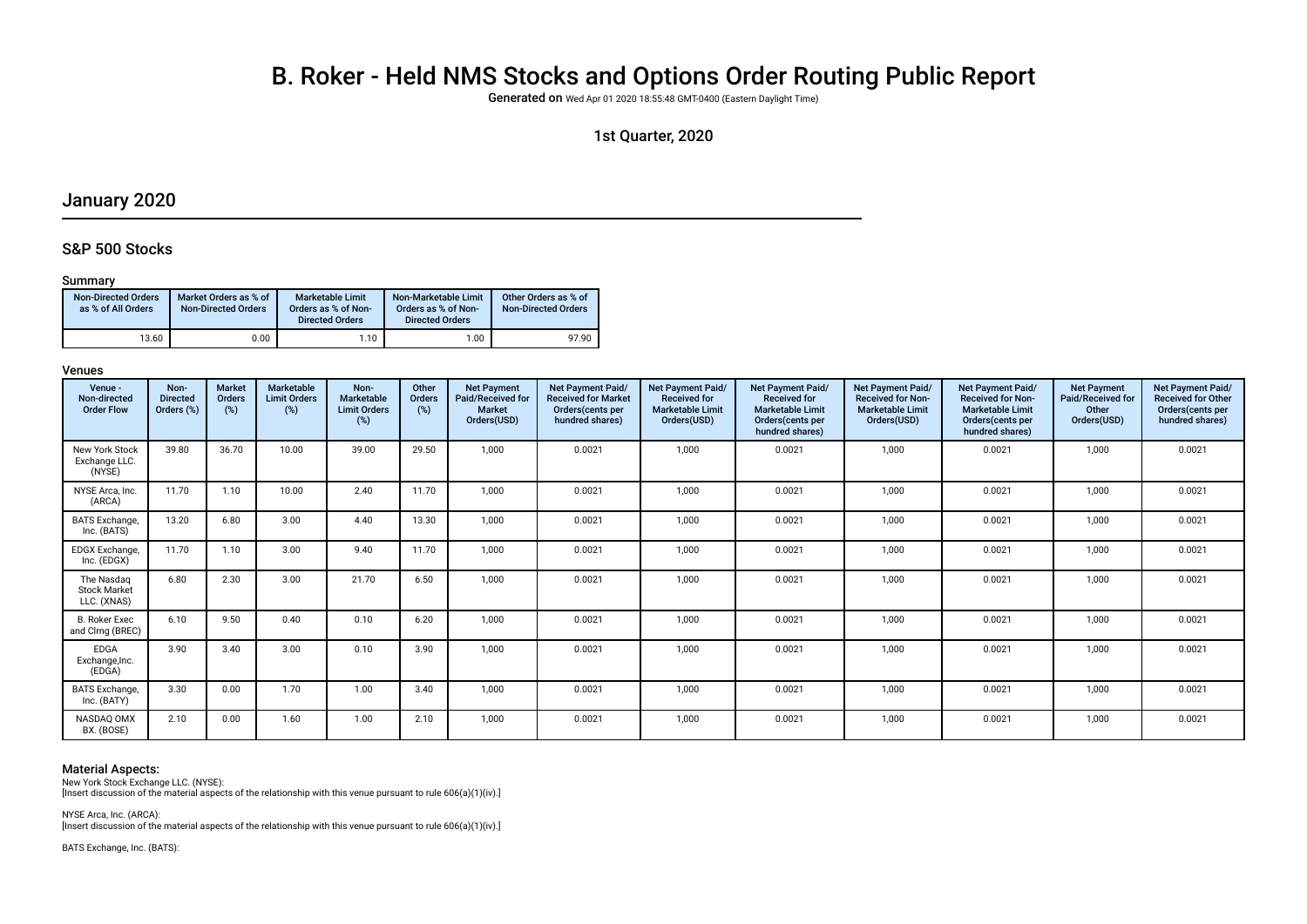[Insert discussion of the material aspects of the relationship with this venue pursuant to rule 606(a)(1)(iv).]

EDGX Exchange, Inc. (EDGX): [Insert discussion of the material aspects of the relationship with this venue pursuant to rule 606(a)(1)(iv).]

The Nasdaq Stock Market LLC. (XNAS): [Insert discussion of the material aspects of the relationship with this venue pursuant to rule 606(a)(1)(iv).]

B. Roker Exec and Clrng (BREC): [Insert discussion of the material aspects of the relationship with this venue pursuant to rule 606(a)(1)(iv).]

EDGA Exchange,Inc. (EDGA): [Insert discussion of the material aspects of the relationship with this venue pursuant to rule 606(a)(1)(iv).]

BATS Exchange, Inc. (BATY): [Insert discussion of the material aspects of the relationship with this venue pursuant to rule 606(a)(1)(iv).]

NASDAQ OMX BX. (BOSE): [Insert discussion of the material aspects of the relationship with this venue pursuant to rule 606(a)(1)(iv).]

 $\overline{\phantom{a}}$  $\sim$   $\sim$   $\frac{1}{2}$  and  $\frac{1}{2}$  and  $\frac{1}{2}$  and  $\frac{1}{2}$  and  $\frac{1}{2}$  and  $\frac{1}{2}$  and  $\frac{1}{2}$  and  $\frac{1}{2}$  and  $\frac{1}{2}$  and  $\frac{1}{2}$  and  $\frac{1}{2}$  and  $\frac{1}{2}$  and  $\frac{1}{2}$  and  $\frac{1}{2}$  and  $\frac{1}{2}$  and  $\frac{1}{2}$  a  $\sim$   $\sim$ 

## January 2020

### Non-S&P 500 Stocks

### Summary

| <b>Non-Directed Orders</b><br>as % of All Orders | Market Orders as % of<br><b>Non-Directed Orders</b> | <b>Marketable Limit</b><br>Orders as % of Non-<br><b>Directed Orders</b> | Non-Marketable Limit<br>Orders as % of Non-<br><b>Directed Orders</b> | Other Orders as % of<br><b>Non-Directed Orders</b> |
|--------------------------------------------------|-----------------------------------------------------|--------------------------------------------------------------------------|-----------------------------------------------------------------------|----------------------------------------------------|
| 13.60                                            | 0.00                                                | 1.10                                                                     | 1,00                                                                  | 97.90                                              |

| Venue -<br>Non-directed<br><b>Order Flow</b>     | Non-<br><b>Directed</b><br>Orders (%) | Market<br>Orders<br>(%) | Marketable<br><b>Limit Orders</b><br>(%) | Non-<br>Marketable<br><b>Limit Orders</b><br>(%) | Other<br>Orders<br>(%) | <b>Net Payment</b><br>Paid/Received for<br><b>Market</b><br>Orders(USD) | <b>Net Payment Paid/</b><br><b>Received for Market</b><br>Orders (cents per<br>hundred shares) | <b>Net Payment Paid/</b><br><b>Received for</b><br><b>Marketable Limit</b><br>Orders(USD) | <b>Net Payment Paid/</b><br><b>Received for</b><br><b>Marketable Limit</b><br>Orders (cents per<br>hundred shares) | Net Payment Paid/<br><b>Received for Non-</b><br><b>Marketable Limit</b><br>Orders(USD) | <b>Net Payment Paid/</b><br><b>Received for Non-</b><br><b>Marketable Limit</b><br>Orders (cents per<br>hundred shares) | <b>Net Payment</b><br>Paid/Received for<br>Other<br>Orders(USD) | Net Payment Paid/<br><b>Received for Other</b><br>Orders(cents per<br>hundred shares) |
|--------------------------------------------------|---------------------------------------|-------------------------|------------------------------------------|--------------------------------------------------|------------------------|-------------------------------------------------------------------------|------------------------------------------------------------------------------------------------|-------------------------------------------------------------------------------------------|--------------------------------------------------------------------------------------------------------------------|-----------------------------------------------------------------------------------------|-------------------------------------------------------------------------------------------------------------------------|-----------------------------------------------------------------|---------------------------------------------------------------------------------------|
| New York Stock<br>Exchange LLC.<br>(NYSE)        | 39.80                                 | 36.70                   | 10.00                                    | 39.00                                            | 29.50                  | 1.000                                                                   | 0.0021                                                                                         | 1,000                                                                                     | 0.0021                                                                                                             | 1,000                                                                                   | 0.0021                                                                                                                  | 1,000                                                           | 0.0021                                                                                |
| NYSE Arca, Inc.<br>(ARCA)                        | 11.70                                 | 1.10                    | 10.00                                    | 2.40                                             | 11.70                  | 1,000                                                                   | 0.0021                                                                                         | 1,000                                                                                     | 0.0021                                                                                                             | 1,000                                                                                   | 0.0021                                                                                                                  | 1,000                                                           | 0.0021                                                                                |
| <b>BATS</b> Exchange,<br>Inc. (BATS)             | 13.20                                 | 6.80                    | 3.00                                     | 4.40                                             | 13.30                  | 1,000                                                                   | 0.0021                                                                                         | 1,000                                                                                     | 0.0021                                                                                                             | 1,000                                                                                   | 0.0021                                                                                                                  | 1,000                                                           | 0.0021                                                                                |
| EDGX Exchange,<br>Inc. (EDGX)                    | 11.70                                 | 1.10                    | 3.00                                     | 9.40                                             | 11.70                  | 1,000                                                                   | 0.0021                                                                                         | 1,000                                                                                     | 0.0021                                                                                                             | 1,000                                                                                   | 0.0021                                                                                                                  | 1,000                                                           | 0.0021                                                                                |
| The Nasdag<br><b>Stock Market</b><br>LLC. (XNAS) | 6.80                                  | 2.30                    | 3.00                                     | 21.70                                            | 6.50                   | 1.000                                                                   | 0.0021                                                                                         | 1,000                                                                                     | 0.0021                                                                                                             | 1,000                                                                                   | 0.0021                                                                                                                  | 1,000                                                           | 0.0021                                                                                |
| <b>B. Roker Exec</b><br>and Clrng (BREC)         | 6.10                                  | 9.50                    | 0.40                                     | 0.10                                             | 6.20                   | 1.000                                                                   | 0.0021                                                                                         | 1,000                                                                                     | 0.0021                                                                                                             | 1.000                                                                                   | 0.0021                                                                                                                  | 1.000                                                           | 0.0021                                                                                |
| EDGA<br>Exchange, Inc.<br>(EDGA)                 | 3.90                                  | 3.40                    | 3.00                                     | 0.10                                             | 3.90                   | 1.000                                                                   | 0.0021                                                                                         | 1,000                                                                                     | 0.0021                                                                                                             | 1.000                                                                                   | 0.0021                                                                                                                  | 1.000                                                           | 0.0021                                                                                |
| <b>BATS</b> Exchange,<br>Inc. (BATY)             | 3.30                                  | 0.00                    | 1.70                                     | 1.00                                             | 3.40                   | 1.000                                                                   | 0.0021                                                                                         | 1,000                                                                                     | 0.0021                                                                                                             | 1,000                                                                                   | 0.0021                                                                                                                  | 1,000                                                           | 0.0021                                                                                |
| NASDAO OMX<br>BX. (BOSE)                         | 2.10                                  | 0.00                    | 1.60                                     | 1.00                                             | 2.10                   | 1.000                                                                   | 0.0021                                                                                         | 1,000                                                                                     | 0.0021                                                                                                             | 1.000                                                                                   | 0.0021                                                                                                                  | 1,000                                                           | 0.0021                                                                                |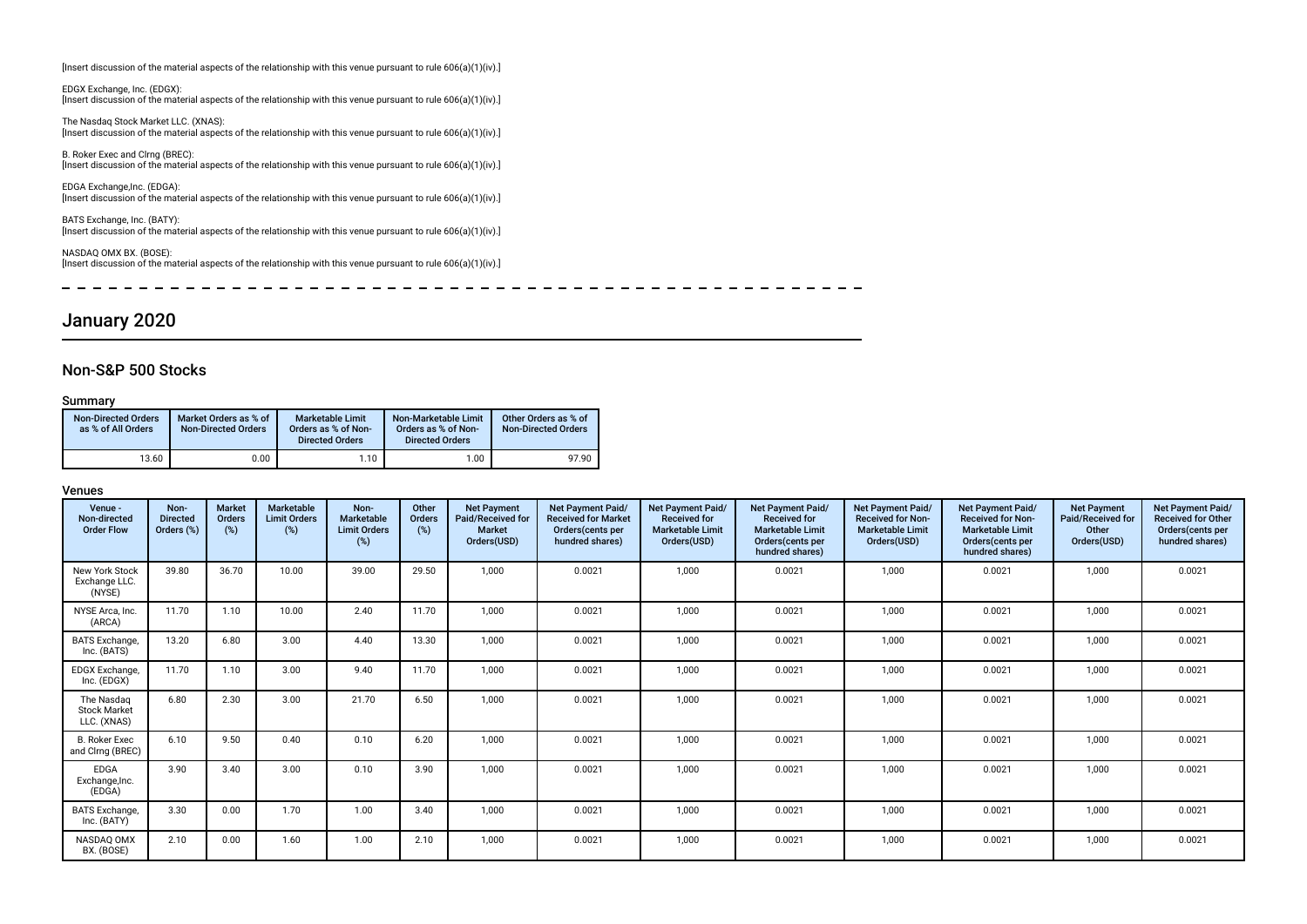New York Stock Exchange LLC. (NYSE): [Insert discussion of the material aspects of the relationship with this venue pursuant to rule 606(a)(1)(iv).]

NYSE Arca, Inc. (ARCA): [Insert discussion of the material aspects of the relationship with this venue pursuant to rule 606(a)(1)(iv).]

BATS Exchange, Inc. (BATS): [Insert discussion of the material aspects of the relationship with this venue pursuant to rule 606(a)(1)(iv).]

EDGX Exchange, Inc. (EDGX): [Insert discussion of the material aspects of the relationship with this venue pursuant to rule 606(a)(1)(iv).]

The Nasdaq Stock Market LLC. (XNAS): [Insert discussion of the material aspects of the relationship with this venue pursuant to rule 606(a)(1)(iv).]

B. Roker Exec and Clrng (BREC): [Insert discussion of the material aspects of the relationship with this venue pursuant to rule 606(a)(1)(iv).]

EDGA Exchange,Inc. (EDGA): [Insert discussion of the material aspects of the relationship with this venue pursuant to rule 606(a)(1)(iv).]

BATS Exchange, Inc. (BATY): Erro Exenarge, the correct of the material aspects of the relationship with this venue pursuant to rule 606(a)(1)(iv).]

NASDAQ OMX BX. (BOSE): [Insert discussion of the material aspects of the relationship with this venue pursuant to rule 606(a)(1)(iv).]

January 2020

### Option Contracts

### Summary

| <b>Non-Directed Orders</b><br>as % of All Orders | Market Orders as % of<br><b>Non-Directed Orders</b> | <b>Marketable Limit</b><br>Orders as % of Non-<br><b>Directed Orders</b> | Non-Marketable Limit<br>Orders as % of Non-<br><b>Directed Orders</b> | Other Orders as % of<br><b>Non-Directed Orders</b> |
|--------------------------------------------------|-----------------------------------------------------|--------------------------------------------------------------------------|-----------------------------------------------------------------------|----------------------------------------------------|
| 53.90                                            | 0.00                                                | 0.50                                                                     | 0.60                                                                  | 98.90                                              |

### Venues

| Venue -<br>Non-directed<br><b>Order Flow</b>      | Non-<br><b>Directed</b><br>Orders (%) | <b>Market</b><br>Orders<br>(%) | <b>Marketable</b><br><b>Limit Orders</b><br>(%) | Non-<br>Marketable<br><b>Limit Orders</b><br>(%) | Other<br><b>Orders</b><br>(%) | <b>Net Payment</b><br>Paid/Received for<br>Market<br>Orders(USD) | Net Payment Paid/<br><b>Received for Market</b><br>Orders (cents per<br>hundred shares) | Net Payment Paid/<br><b>Received for</b><br><b>Marketable Limit</b><br>Orders(USD) | Net Payment Paid/<br><b>Received for</b><br><b>Marketable Limit</b><br>Orders (cents per<br>hundred shares) | Net Payment Paid/<br><b>Received for Non-</b><br><b>Marketable Limit</b><br>Orders(USD) | Net Payment Paid/<br><b>Received for Non-</b><br><b>Marketable Limit</b><br>Orders (cents per<br>hundred shares) | <b>Net Payment</b><br>Paid/Received for<br>Other<br>Orders(USD) | Net Payment Paid/<br><b>Received for Other</b><br>Orders (cents per<br>hundred shares) |
|---------------------------------------------------|---------------------------------------|--------------------------------|-------------------------------------------------|--------------------------------------------------|-------------------------------|------------------------------------------------------------------|-----------------------------------------------------------------------------------------|------------------------------------------------------------------------------------|-------------------------------------------------------------------------------------------------------------|-----------------------------------------------------------------------------------------|------------------------------------------------------------------------------------------------------------------|-----------------------------------------------------------------|----------------------------------------------------------------------------------------|
| <b>BATS Options</b><br>Exchange.<br>(BATO)        | 21.80                                 | 0.00                           | 10.00                                           | 7.30                                             | 21.90                         | 1.000                                                            | 0.0021                                                                                  | 1,000                                                                              | 0.0021                                                                                                      | 1,000                                                                                   | 0.0021                                                                                                           | 1,000                                                           | 0.0021                                                                                 |
| NYSE Arca, Inc.<br>(PCXX)                         | 13.60                                 | 0.00                           | 10.30                                           | 2.00                                             | 13.70                         | 1.000                                                            | 0.0021                                                                                  | 1,000                                                                              | 0.0021                                                                                                      | 1,000                                                                                   | 0.0021                                                                                                           | 1,000                                                           | 0.0021                                                                                 |
| International<br><b>Securities Exch</b><br>(ISEE) | 13.20                                 | 0.00                           | 7.20                                            | 2.00                                             | 13.70                         | 1.000                                                            | 0.0021                                                                                  | 1,000                                                                              | 0.0021                                                                                                      | 1,000                                                                                   | 0.0021                                                                                                           | 1,000                                                           | 0.0021                                                                                 |
| Nasdag Options<br>Market LLC.<br>(NOMM)           | 10.00                                 | 0.00                           | 7.00                                            | 8.90                                             | 9.90                          | 1.000                                                            | 0.0021                                                                                  | 1,000                                                                              | 0.0021                                                                                                      | 1,000                                                                                   | 0.0021                                                                                                           | 1,000                                                           | 0.0021                                                                                 |
| Chicago Board<br>Options                          | 14.70                                 | 0.00                           | 7.00                                            | 4.40                                             | 14.70                         | 1,000                                                            | 0.0021                                                                                  | 1,000                                                                              | 0.0021                                                                                                      | 1,000                                                                                   | 0.0021                                                                                                           | 1,000                                                           | 0.0021                                                                                 |

------------

---------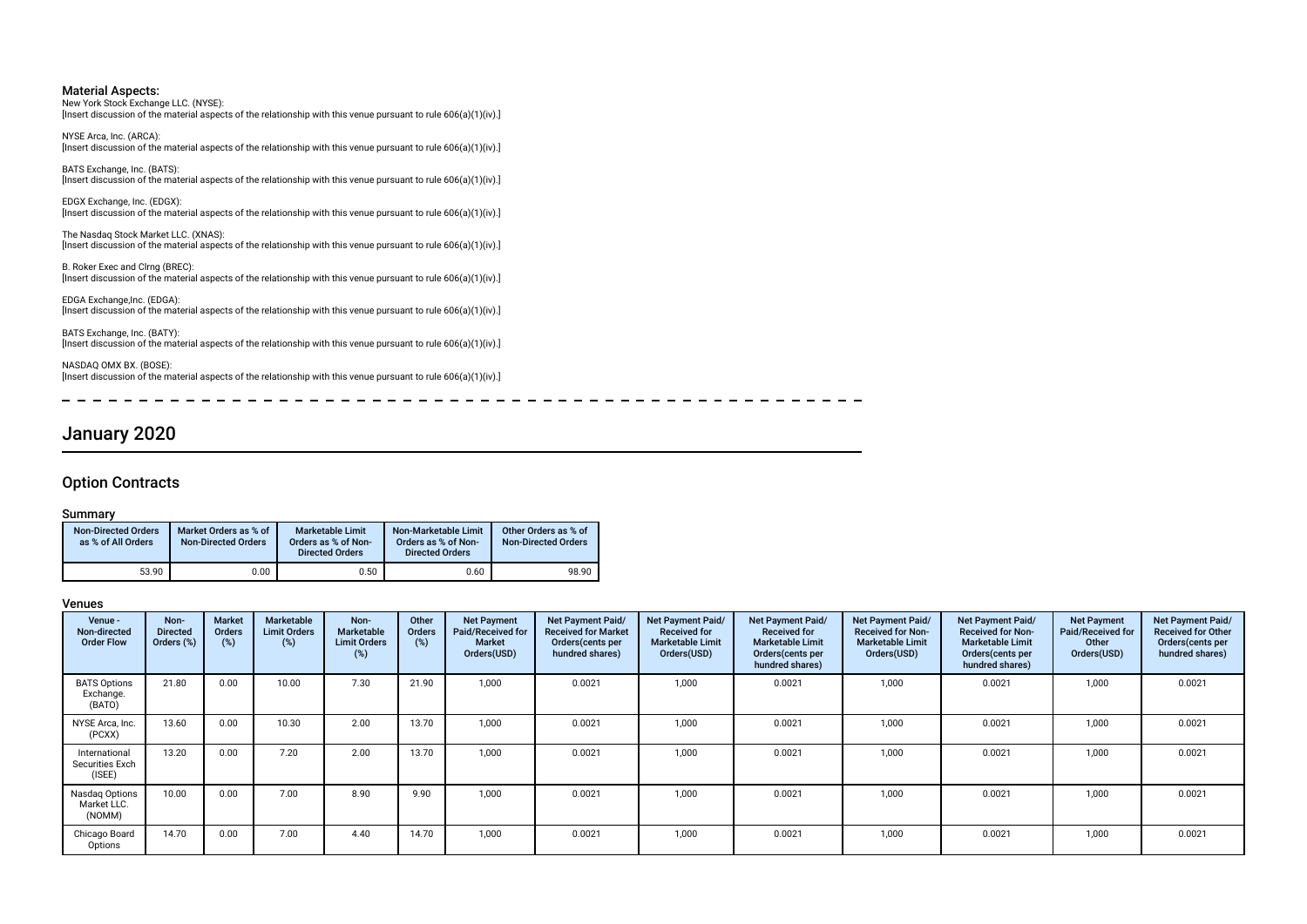| Venue -<br>Non-directed<br><b>Order Flow</b>      | Non-<br><b>Directed</b><br>Orders (%) | <b>Market</b><br><b>Orders</b><br>(%) | Marketable<br><b>Limit Orders</b><br>(%) | Non-<br><b>Marketable</b><br><b>Limit Orders</b><br>(%) | Other<br><b>Orders</b><br>(%) | <b>Net Payment</b><br>Paid/Received for<br><b>Market</b><br>Orders(USD) | Net Payment Paid/<br><b>Received for Market</b><br>Orders(cents per<br>hundred shares) | <b>Net Payment Paid/</b><br><b>Received for</b><br><b>Marketable Limit</b><br>Orders(USD) | <b>Net Payment Paid/</b><br><b>Received for</b><br><b>Marketable Limit</b><br>Orders (cents per<br>hundred shares) | Net Payment Paid/<br><b>Received for Non-</b><br><b>Marketable Limit</b><br>Orders(USD) | Net Payment Paid/<br><b>Received for Non-</b><br><b>Marketable Limit</b><br>Orders(cents per<br>hundred shares) | <b>Net Payment</b><br>Paid/Received for<br>Other<br>Orders(USD) | Net Payment Paid/<br><b>Received for Other</b><br>Orders(cents per<br>hundred shares) |
|---------------------------------------------------|---------------------------------------|---------------------------------------|------------------------------------------|---------------------------------------------------------|-------------------------------|-------------------------------------------------------------------------|----------------------------------------------------------------------------------------|-------------------------------------------------------------------------------------------|--------------------------------------------------------------------------------------------------------------------|-----------------------------------------------------------------------------------------|-----------------------------------------------------------------------------------------------------------------|-----------------------------------------------------------------|---------------------------------------------------------------------------------------|
| Exchange<br>(CBOE)                                |                                       |                                       |                                          |                                                         |                               |                                                                         |                                                                                        |                                                                                           |                                                                                                                    |                                                                                         |                                                                                                                 |                                                                 |                                                                                       |
| NYSE MKT, LLC<br>(AMEX)                           | 8.10                                  | 0.00                                  | 3.60                                     | 4.40                                                    | 8.10                          | 1.000                                                                   | 0.0021                                                                                 | 1,000                                                                                     | 0.0021                                                                                                             | 1,000                                                                                   | 0.0021                                                                                                          | 1,000                                                           | 0.0021                                                                                |
| Nasdag OMX<br>PHLX, Inc<br>(PHLX)                 | 5.40                                  | 0.00                                  | 3.60                                     | 1.30                                                    | 5.40                          | 1.000                                                                   | 0.0021                                                                                 | 1.000                                                                                     | 0.0021                                                                                                             | 1.000                                                                                   | 0.0021                                                                                                          | 1,000                                                           | 0.0021                                                                                |
| C2 Options<br>Exchange<br>(COPT)                  | 5.10                                  | 0.00                                  | 2.10                                     | 2.00                                                    | 5.20                          | 1.000                                                                   | 0.0021                                                                                 | 1,000                                                                                     | 0.0021                                                                                                             | 1,000                                                                                   | 0.0021                                                                                                          | 1,000                                                           | 0.0021                                                                                |
| <b>Boston Options</b><br>Exchange Group<br>(BOXX) | 3.90                                  | 0.00                                  | 2.00                                     | 1.10                                                    | 3.90                          | 1.000                                                                   | 0.0021                                                                                 | 1,000                                                                                     | 0.0021                                                                                                             | 1,000                                                                                   | 0.0021                                                                                                          | 1,000                                                           | 0.0021                                                                                |

BATS Options Exchange. (BATO):

[Insert discussion of the material aspects of the relationship with this venue pursuant to rule 606(a)(1)(iv).]

NYSE Arca, Inc. (PCXX): [Insert discussion of the material aspects of the relationship with this venue pursuant to rule 606(a)(1)(iv).]

International Securities Exch (ISEE): [Insert discussion of the material aspects of the relationship with this venue pursuant to rule 606(a)(1)(iv).]

Nasdaq Options Market LLC. (NOMM): [Insert discussion of the material aspects of the relationship with this venue pursuant to rule 606(a)(1)(iv).]

Chicago Board Options Exchange (CBOE): [Insert discussion of the material aspects of the relationship with this venue pursuant to rule 606(a)(1)(iv).]

NYSE MKT, LLC (AMEX): [Insert discussion of the material aspects of the relationship with this venue pursuant to rule 606(a)(1)(iv).]

Nasdaq OMX PHLX,Inc (PHLX): [Insert discussion of the material aspects of the relationship with this venue pursuant to rule 606(a)(1)(iv).]

C2 Options Exchange (COPT): [Insert discussion of the material aspects of the relationship with this venue pursuant to rule 606(a)(1)(iv).]

Boston Options Exchange Group (BOXX): [Insert discussion of the material aspects of the relationship with this venue pursuant to rule 606(a)(1)(iv).]

## February 2020

### S&P 500 Stocks

#### Summary

| <b>Non-Directed Orders</b><br>as % of All Orders | Market Orders as % of<br><b>Non-Directed Orders</b> | <b>Marketable Limit</b><br>Orders as % of Non-<br><b>Directed Orders</b> | Non-Marketable Limit<br>Orders as % of Non-<br><b>Directed Orders</b> | Other Orders as % of<br><b>Non-Directed Orders</b> |
|--------------------------------------------------|-----------------------------------------------------|--------------------------------------------------------------------------|-----------------------------------------------------------------------|----------------------------------------------------|
| 13.60                                            | 0.00                                                | 1.10                                                                     | 1.00                                                                  | 97.90                                              |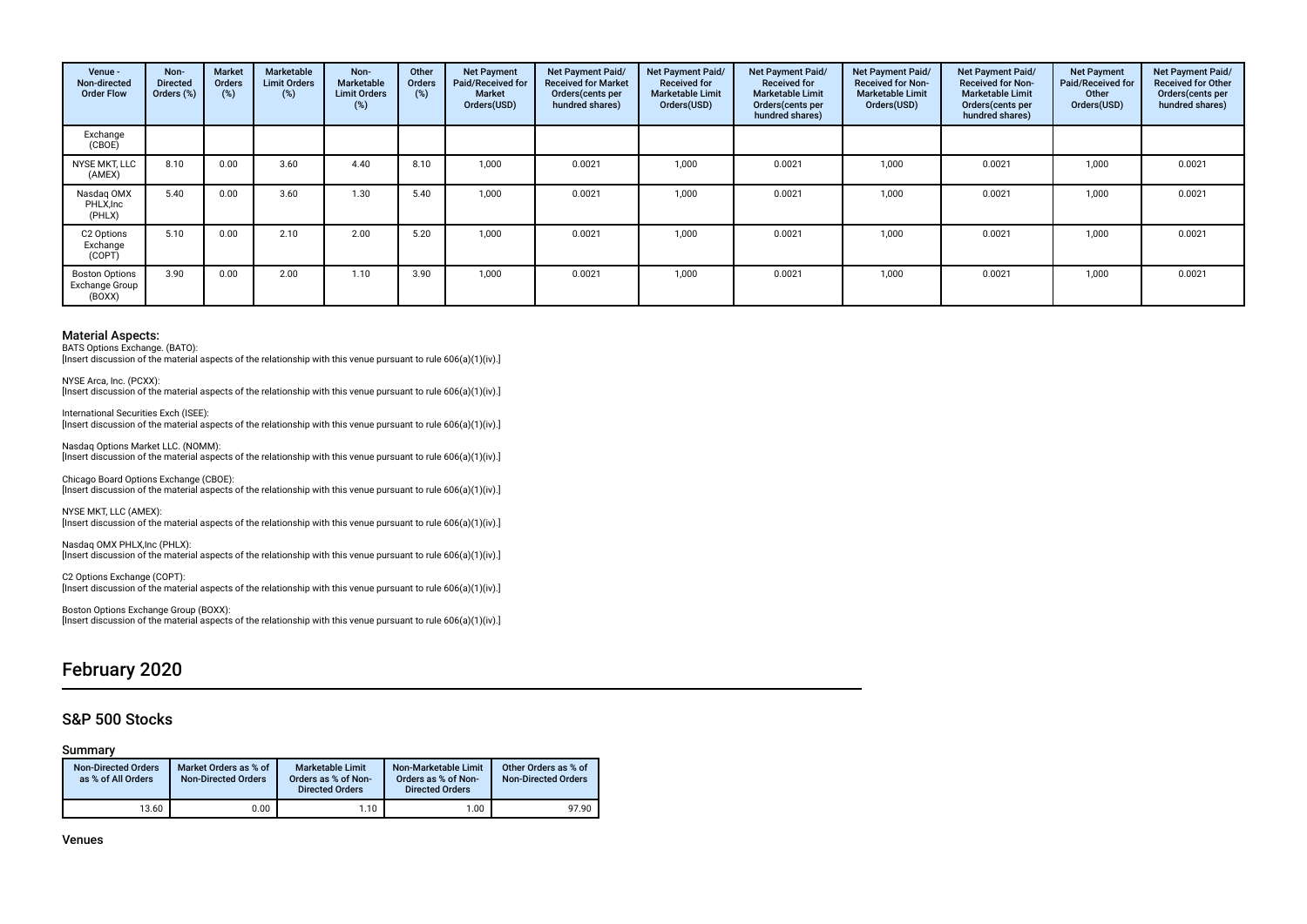| Venue -<br>Non-directed<br><b>Order Flow</b>     | Non-<br><b>Directed</b><br>Orders (%) | <b>Market</b><br>Orders<br>(%) | <b>Marketable</b><br><b>Limit Orders</b><br>(%) | Non-<br>Marketable<br><b>Limit Orders</b><br>$(\%)$ | Other<br><b>Orders</b><br>(%) | <b>Net Payment</b><br>Paid/Received for<br><b>Market</b><br>Orders(USD) | <b>Net Payment Paid/</b><br><b>Received for Market</b><br>Orders (cents per<br>hundred shares) | <b>Net Payment Paid/</b><br><b>Received for</b><br><b>Marketable Limit</b><br>Orders(USD) | <b>Net Payment Paid/</b><br><b>Received for</b><br><b>Marketable Limit</b><br>Orders (cents per<br>hundred shares) | <b>Net Payment Paid/</b><br><b>Received for Non-</b><br><b>Marketable Limit</b><br>Orders(USD) | <b>Net Payment Paid/</b><br><b>Received for Non-</b><br><b>Marketable Limit</b><br>Orders (cents per<br>hundred shares) | <b>Net Payment</b><br>Paid/Received for<br>Other<br>Orders(USD) | Net Payment Paid/<br><b>Received for Other</b><br>Orders(cents per<br>hundred shares) |
|--------------------------------------------------|---------------------------------------|--------------------------------|-------------------------------------------------|-----------------------------------------------------|-------------------------------|-------------------------------------------------------------------------|------------------------------------------------------------------------------------------------|-------------------------------------------------------------------------------------------|--------------------------------------------------------------------------------------------------------------------|------------------------------------------------------------------------------------------------|-------------------------------------------------------------------------------------------------------------------------|-----------------------------------------------------------------|---------------------------------------------------------------------------------------|
| <b>New York Stock</b><br>Exchange LLC.<br>(NYSE) | 39.80                                 | 36.70                          | 10.00                                           | 39.00                                               | 29.50                         | 1,000                                                                   | 0.0021                                                                                         | 1,000                                                                                     | 0.0021                                                                                                             | 1,000                                                                                          | 0.0021                                                                                                                  | 1,000                                                           | 0.0021                                                                                |
| NYSE Arca, Inc.<br>(ARCA)                        | 11.70                                 | 1.10                           | 10.00                                           | 2.40                                                | 11.70                         | 1,000                                                                   | 0.0021                                                                                         | 1,000                                                                                     | 0.0021                                                                                                             | 1,000                                                                                          | 0.0021                                                                                                                  | 1,000                                                           | 0.0021                                                                                |
| <b>BATS</b> Exchange,<br>Inc. (BATS)             | 13.20                                 | 6.80                           | 3.00                                            | 4.40                                                | 13.30                         | 1.000                                                                   | 0.0021                                                                                         | 1,000                                                                                     | 0.0021                                                                                                             | 1,000                                                                                          | 0.0021                                                                                                                  | 1,000                                                           | 0.0021                                                                                |
| <b>EDGX Exchange</b><br>Inc. (EDGX)              | 11.70                                 | 1.10                           | 3.00                                            | 9.40                                                | 11.70                         | 1,000                                                                   | 0.0021                                                                                         | 1,000                                                                                     | 0.0021                                                                                                             | 1,000                                                                                          | 0.0021                                                                                                                  | 1,000                                                           | 0.0021                                                                                |
| The Nasdaq<br><b>Stock Market</b><br>LLC. (XNAS) | 6.80                                  | 2.30                           | 3.00                                            | 21.70                                               | 6.50                          | 1,000                                                                   | 0.0021                                                                                         | 1,000                                                                                     | 0.0021                                                                                                             | 1,000                                                                                          | 0.0021                                                                                                                  | 1,000                                                           | 0.0021                                                                                |
| <b>B. Roker Exec</b><br>and Clrng (BREC)         | 6.10                                  | 9.50                           | 0.40                                            | 0.10                                                | 6.20                          | 1,000                                                                   | 0.0021                                                                                         | 1,000                                                                                     | 0.0021                                                                                                             | 1,000                                                                                          | 0.0021                                                                                                                  | 1,000                                                           | 0.0021                                                                                |
| <b>EDGA</b><br>Exchange, Inc.<br>(EDGA)          | 3.90                                  | 3.40                           | 3.00                                            | 0.10                                                | 3.90                          | 1.000                                                                   | 0.0021                                                                                         | 1,000                                                                                     | 0.0021                                                                                                             | 1,000                                                                                          | 0.0021                                                                                                                  | 1,000                                                           | 0.0021                                                                                |
| <b>BATS Exchange</b><br>Y, Inc. (BATY)           | 3.30                                  | 0.00                           | 1.70                                            | 1.00                                                | 3.40                          | 1.000                                                                   | 0.0021                                                                                         | 1.000                                                                                     | 0.0021                                                                                                             | 1.000                                                                                          | 0.0021                                                                                                                  | 1,000                                                           | 0.0021                                                                                |
| NASDAQ OMX<br>BX. (BOSE)                         | 2.10                                  | 0.00                           | 1.60                                            | 1.00                                                | 2.10                          | 1,000                                                                   | 0.0021                                                                                         | 1,000                                                                                     | 0.0021                                                                                                             | 1,000                                                                                          | 0.0021                                                                                                                  | 1,000                                                           | 0.0021                                                                                |

New York Stock Exchange LLC. (NYSE):

[Insert discussion of the material aspects of the relationship with this venue pursuant to rule 606(a)(1)(iv).]

NYSE Arca, Inc. (ARCA): [Insert discussion of the material aspects of the relationship with this venue pursuant to rule 606(a)(1)(iv).]

BATS Exchange, Inc. (BATS): [Insert discussion of the material aspects of the relationship with this venue pursuant to rule 606(a)(1)(iv).]

EDGX Exchange, Inc. (EDGX): [Insert discussion of the material aspects of the relationship with this venue pursuant to rule 606(a)(1)(iv).]

The Nasdaq Stock Market LLC. (XNAS): [Insert discussion of the material aspects of the relationship with this venue pursuant to rule 606(a)(1)(iv).]

B. Roker Exec and Clrng (BREC): [Insert discussion of the material aspects of the relationship with this venue pursuant to rule 606(a)(1)(iv).]

EDGA Exchange,Inc. (EDGA): [Insert discussion of the material aspects of the relationship with this venue pursuant to rule 606(a)(1)(iv).]

BATS Exchange Y, Inc. (BATY): [Insert discussion of the material aspects of the relationship with this venue pursuant to rule 606(a)(1)(iv).]

NASDAQ OMX BX. (BOSE): [Insert discussion of the material aspects of the relationship with this venue pursuant to rule 606(a)(1)(iv).]

## February 2020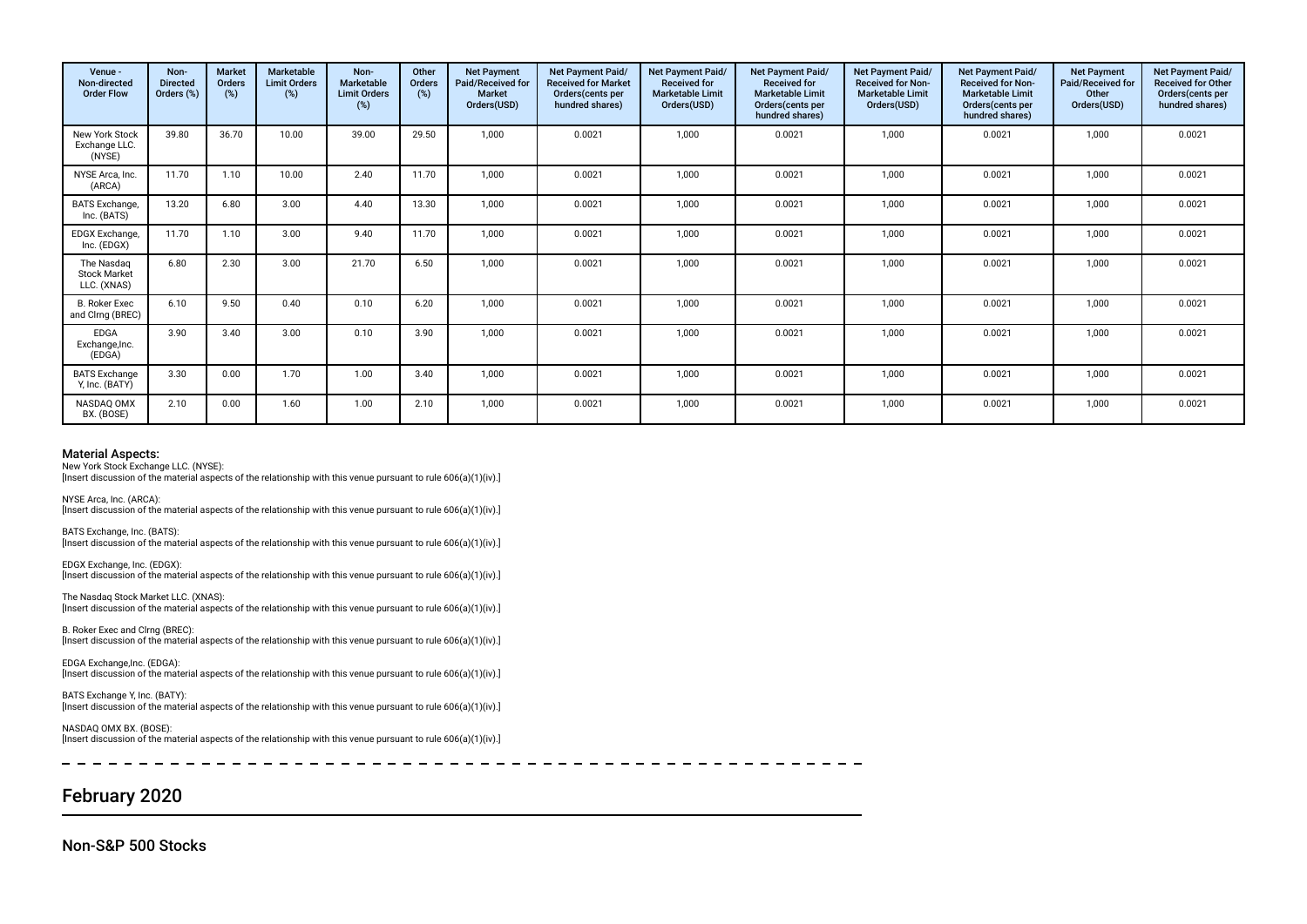### Summary

| <b>Non-Directed Orders</b><br>as % of All Orders | Market Orders as % of<br><b>Non-Directed Orders</b> | <b>Marketable Limit</b><br>Orders as % of Non-<br><b>Directed Orders</b> | Non-Marketable Limit<br>Orders as % of Non-<br><b>Directed Orders</b> | Other Orders as % of<br><b>Non-Directed Orders</b> |
|--------------------------------------------------|-----------------------------------------------------|--------------------------------------------------------------------------|-----------------------------------------------------------------------|----------------------------------------------------|
| 13.60                                            | 0.00                                                | 1.10                                                                     | 1.00                                                                  | 97.90                                              |

### Venues

| Venue -<br>Non-directed<br><b>Order Flow</b>     | Non-<br><b>Directed</b><br>Orders (%) | <b>Market</b><br><b>Orders</b><br>(%) | Marketable<br><b>Limit Orders</b><br>(%) | Non-<br>Marketable<br><b>Limit Orders</b><br>(%) | Other<br>Orders<br>(%) | <b>Net Payment</b><br>Paid/Received for<br><b>Market</b><br>Orders(USD) | Net Payment Paid/<br><b>Received for Market</b><br>Orders(cents per<br>hundred shares) | Net Payment Paid/<br><b>Received for</b><br><b>Marketable Limit</b><br>Orders(USD) | <b>Net Payment Paid/</b><br><b>Received for</b><br><b>Marketable Limit</b><br>Orders(cents per<br>hundred shares) | Net Payment Paid/<br><b>Received for Non-</b><br><b>Marketable Limit</b><br>Orders(USD) | Net Payment Paid/<br><b>Received for Non-</b><br><b>Marketable Limit</b><br>Orders(cents per<br>hundred shares) | <b>Net Payment</b><br>Paid/Received for<br>Other<br>Orders(USD) | Net Payment Paid/<br><b>Received for Other</b><br>Orders(cents per<br>hundred shares) |
|--------------------------------------------------|---------------------------------------|---------------------------------------|------------------------------------------|--------------------------------------------------|------------------------|-------------------------------------------------------------------------|----------------------------------------------------------------------------------------|------------------------------------------------------------------------------------|-------------------------------------------------------------------------------------------------------------------|-----------------------------------------------------------------------------------------|-----------------------------------------------------------------------------------------------------------------|-----------------------------------------------------------------|---------------------------------------------------------------------------------------|
| New York Stock<br>Exchange LLC.<br>(NYSE)        | 39.80                                 | 36.70                                 | 10.00                                    | 39.00                                            | 29.50                  | 1,000                                                                   | 0.0021                                                                                 | 1,000                                                                              | 0.0021                                                                                                            | 1,000                                                                                   | 0.0021                                                                                                          | 1,000                                                           | 0.0021                                                                                |
| NYSE Arca, Inc.<br>(ARCA)                        | 11.70                                 | 1.10                                  | 10.00                                    | 2.40                                             | 11.70                  | 1,000                                                                   | 0.0021                                                                                 | 1,000                                                                              | 0.0021                                                                                                            | 1,000                                                                                   | 0.0021                                                                                                          | 1,000                                                           | 0.0021                                                                                |
| <b>BATS</b> Exchange,<br>Inc. (BATS)             | 13.20                                 | 6.80                                  | 3.00                                     | 4.40                                             | 13.30                  | 1,000                                                                   | 0.0021                                                                                 | 1,000                                                                              | 0.0021                                                                                                            | 1,000                                                                                   | 0.0021                                                                                                          | 1,000                                                           | 0.0021                                                                                |
| EDGX Exchange,<br>Inc. (EDGX)                    | 11.70                                 | 1.10                                  | 3.00                                     | 9.40                                             | 11.70                  | 1,000                                                                   | 0.0021                                                                                 | 1,000                                                                              | 0.0021                                                                                                            | 1,000                                                                                   | 0.0021                                                                                                          | 1,000                                                           | 0.0021                                                                                |
| The Nasdag<br><b>Stock Market</b><br>LLC. (XNAS) | 6.80                                  | 2.30                                  | 3.00                                     | 21.70                                            | 6.50                   | 1,000                                                                   | 0.0021                                                                                 | 1.000                                                                              | 0.0021                                                                                                            | 1.000                                                                                   | 0.0021                                                                                                          | 1,000                                                           | 0.0021                                                                                |
| <b>B. Roker Exec</b><br>and Clrng (BREC)         | 6.10                                  | 9.50                                  | 0.40                                     | 0.10                                             | 6.20                   | 1,000                                                                   | 0.0021                                                                                 | 1,000                                                                              | 0.0021                                                                                                            | 1,000                                                                                   | 0.0021                                                                                                          | 1,000                                                           | 0.0021                                                                                |
| <b>EDGA</b><br>Exchange, Inc.<br>(EDGA)          | 3.90                                  | 3.40                                  | 3.00                                     | 0.10                                             | 3.90                   | 1,000                                                                   | 0.0021                                                                                 | 1,000                                                                              | 0.0021                                                                                                            | 1,000                                                                                   | 0.0021                                                                                                          | 1,000                                                           | 0.0021                                                                                |
| <b>BATS Exchange</b><br>Y, Inc. (BATY)           | 3.30                                  | 0.00                                  | 1.70                                     | 1.00                                             | 3.40                   | 1,000                                                                   | 0.0021                                                                                 | 1,000                                                                              | 0.0021                                                                                                            | 1.000                                                                                   | 0.0021                                                                                                          | 1,000                                                           | 0.0021                                                                                |
| NASDAQ OMX<br>BX. (BOSE)                         | 2.10                                  | 0.00                                  | 1.60                                     | 1.00                                             | 2.10                   | 1,000                                                                   | 0.0021                                                                                 | 1,000                                                                              | 0.0021                                                                                                            | 1,000                                                                                   | 0.0021                                                                                                          | 1,000                                                           | 0.0021                                                                                |

### Material Aspects:

New York Stock Exchange LLC. (NYSE): [Insert discussion of the material aspects of the relationship with this venue pursuant to rule 606(a)(1)(iv).]

NYSE Arca, Inc. (ARCA): [Insert discussion of the material aspects of the relationship with this venue pursuant to rule 606(a)(1)(iv).]

BATS Exchange, Inc. (BATS): [Insert discussion of the material aspects of the relationship with this venue pursuant to rule 606(a)(1)(iv).]

EDGX Exchange, Inc. (EDGX): [Insert discussion of the material aspects of the relationship with this venue pursuant to rule 606(a)(1)(iv).]

The Nasdaq Stock Market LLC. (XNAS): [Insert discussion of the material aspects of the relationship with this venue pursuant to rule 606(a)(1)(iv).]

B. Roker Exec and Clrng (BREC): [Insert discussion of the material aspects of the relationship with this venue pursuant to rule 606(a)(1)(iv).]

EDGA Exchange,Inc. (EDGA): [Insert discussion of the material aspects of the relationship with this venue pursuant to rule 606(a)(1)(iv).]

BATS Exchange Y, Inc. (BATY): [Insert discussion of the material aspects of the relationship with this venue pursuant to rule 606(a)(1)(iv).]

NASDAQ OMX BX. (BOSE):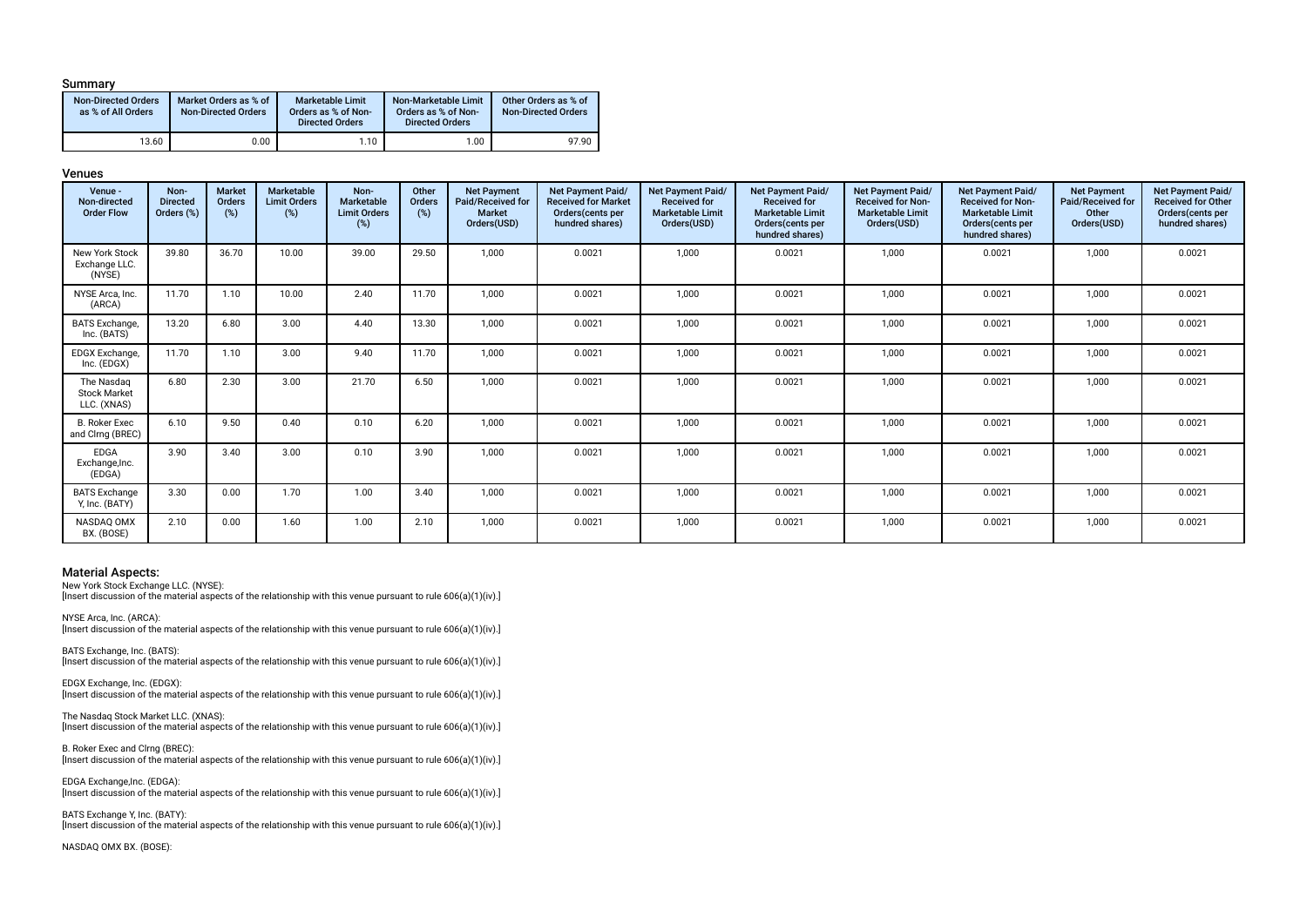ات کا کا کا

## February 2020

### Option Contracts

### Summary

 $\overline{a}$ 

| <b>Non-Directed Orders</b><br>as % of All Orders | Market Orders as % of<br><b>Non-Directed Orders</b> | <b>Marketable Limit</b><br>Orders as % of Non-<br><b>Directed Orders</b> | Non-Marketable Limit<br>Orders as % of Non-<br><b>Directed Orders</b> | Other Orders as % of<br><b>Non-Directed Orders</b> |
|--------------------------------------------------|-----------------------------------------------------|--------------------------------------------------------------------------|-----------------------------------------------------------------------|----------------------------------------------------|
| 53.90                                            | 0.00                                                | 0.50                                                                     | 0.60                                                                  | 98.90                                              |

-------------

### Venues

| Venue -<br>Non-directed<br><b>Order Flow</b>             | Non-<br><b>Directed</b><br>Orders (%) | <b>Market</b><br>Orders<br>(%) | Marketable<br><b>Limit Orders</b><br>(%) | Non-<br>Marketable<br><b>Limit Orders</b><br>$(\%)$ | Other<br>Orders<br>(%) | <b>Net Payment</b><br>Paid/Received for<br><b>Market</b><br>Orders(USD) | <b>Net Payment Paid/</b><br><b>Received for Market</b><br>Orders(cents per<br>hundred shares) | <b>Net Payment Paid/</b><br><b>Received for</b><br><b>Marketable Limit</b><br>Orders(USD) | <b>Net Payment Paid/</b><br><b>Received for</b><br><b>Marketable Limit</b><br>Orders(cents per<br>hundred shares) | <b>Net Payment Paid/</b><br><b>Received for Non-</b><br><b>Marketable Limit</b><br>Orders(USD) | <b>Net Payment Paid/</b><br><b>Received for Non-</b><br><b>Marketable Limit</b><br>Orders(cents per<br>hundred shares) | <b>Net Payment</b><br>Paid/Received for<br>Other<br>Orders(USD) | Net Payment Paid/<br><b>Received for Other</b><br>Orders(cents per<br>hundred shares) |
|----------------------------------------------------------|---------------------------------------|--------------------------------|------------------------------------------|-----------------------------------------------------|------------------------|-------------------------------------------------------------------------|-----------------------------------------------------------------------------------------------|-------------------------------------------------------------------------------------------|-------------------------------------------------------------------------------------------------------------------|------------------------------------------------------------------------------------------------|------------------------------------------------------------------------------------------------------------------------|-----------------------------------------------------------------|---------------------------------------------------------------------------------------|
| <b>BATS Options</b><br>Exchange.<br>(BATO)               | 21.80                                 | 0.00                           | 10.00                                    | 7.30                                                | 21.90                  | 1,000                                                                   | 0.0021                                                                                        | 1,000                                                                                     | 0.0021                                                                                                            | 1,000                                                                                          | 0.0021                                                                                                                 | 1,000                                                           | 0.0021                                                                                |
| NYSE Arca, Inc.<br>(PCXX)                                | 13.60                                 | 0.00                           | 10.30                                    | 2.00                                                | 13.70                  | 1,000                                                                   | 0.0021                                                                                        | 1,000                                                                                     | 0.0021                                                                                                            | 1,000                                                                                          | 0.0021                                                                                                                 | 1,000                                                           | 0.0021                                                                                |
| International<br>Securities Exch<br>(ISEE)               | 13.20                                 | 0.00                           | 7.20                                     | 2.00                                                | 13.70                  | 1,000                                                                   | 0.0021                                                                                        | 1,000                                                                                     | 0.0021                                                                                                            | 1,000                                                                                          | 0.0021                                                                                                                 | 1,000                                                           | 0.0021                                                                                |
| Nasdaq Options<br>Market LLC.<br>(NOMM)                  | 10.00                                 | 0.00                           | 7.00                                     | 8.90                                                | 9.90                   | 1,000                                                                   | 0.0021                                                                                        | 1,000                                                                                     | 0.0021                                                                                                            | 1,000                                                                                          | 0.0021                                                                                                                 | 1,000                                                           | 0.0021                                                                                |
| Chicago Board<br>Options<br>Exchange<br>(CBOE)           | 14.70                                 | 0.00                           | 7.00                                     | 4.40                                                | 14.70                  | 1.000                                                                   | 0.0021                                                                                        | 1,000                                                                                     | 0.0021                                                                                                            | 1,000                                                                                          | 0.0021                                                                                                                 | 1,000                                                           | 0.0021                                                                                |
| NYSE MKT, LLC<br>(AMEX)                                  | 8.10                                  | 0.00                           | 3.60                                     | 4.40                                                | 8.10                   | 1,000                                                                   | 0.0021                                                                                        | 1,000                                                                                     | 0.0021                                                                                                            | 1,000                                                                                          | 0.0021                                                                                                                 | 1,000                                                           | 0.0021                                                                                |
| Nasdag OMX<br>PHLX.Inc<br>(PHLX)                         | 5.40                                  | 0.00                           | 3.60                                     | 1.30                                                | 5.40                   | 1,000                                                                   | 0.0021                                                                                        | 1,000                                                                                     | 0.0021                                                                                                            | 1,000                                                                                          | 0.0021                                                                                                                 | 1,000                                                           | 0.0021                                                                                |
| C2 Options<br>Exchange<br>(COPT)                         | 5.10                                  | 0.00                           | 2.10                                     | 2.00                                                | 5.20                   | 1,000                                                                   | 0.0021                                                                                        | 1,000                                                                                     | 0.0021                                                                                                            | 1,000                                                                                          | 0.0021                                                                                                                 | 1,000                                                           | 0.0021                                                                                |
| <b>Boston Options</b><br><b>Exchange Group</b><br>(BOXX) | 3.90                                  | 0.00                           | 2.00                                     | 1.10                                                | 3.90                   | 1,000                                                                   | 0.0021                                                                                        | 1,000                                                                                     | 0.0021                                                                                                            | 1,000                                                                                          | 0.0021                                                                                                                 | 1,000                                                           | 0.0021                                                                                |

 $\begin{array}{cccccccccccccc} - & - & - & - & - & - \end{array}$ 

### Material Aspects:

BATS Options Exchange. (BATO): [Insert discussion of the material aspects of the relationship with this venue pursuant to rule 606(a)(1)(iv).]

NYSE Arca, Inc. (PCXX):

[Insert discussion of the material aspects of the relationship with this venue pursuant to rule 606(a)(1)(iv).]

International Securities Exch (ISEE):

[Insert discussion of the material aspects of the relationship with this venue pursuant to rule 606(a)(1)(iv).]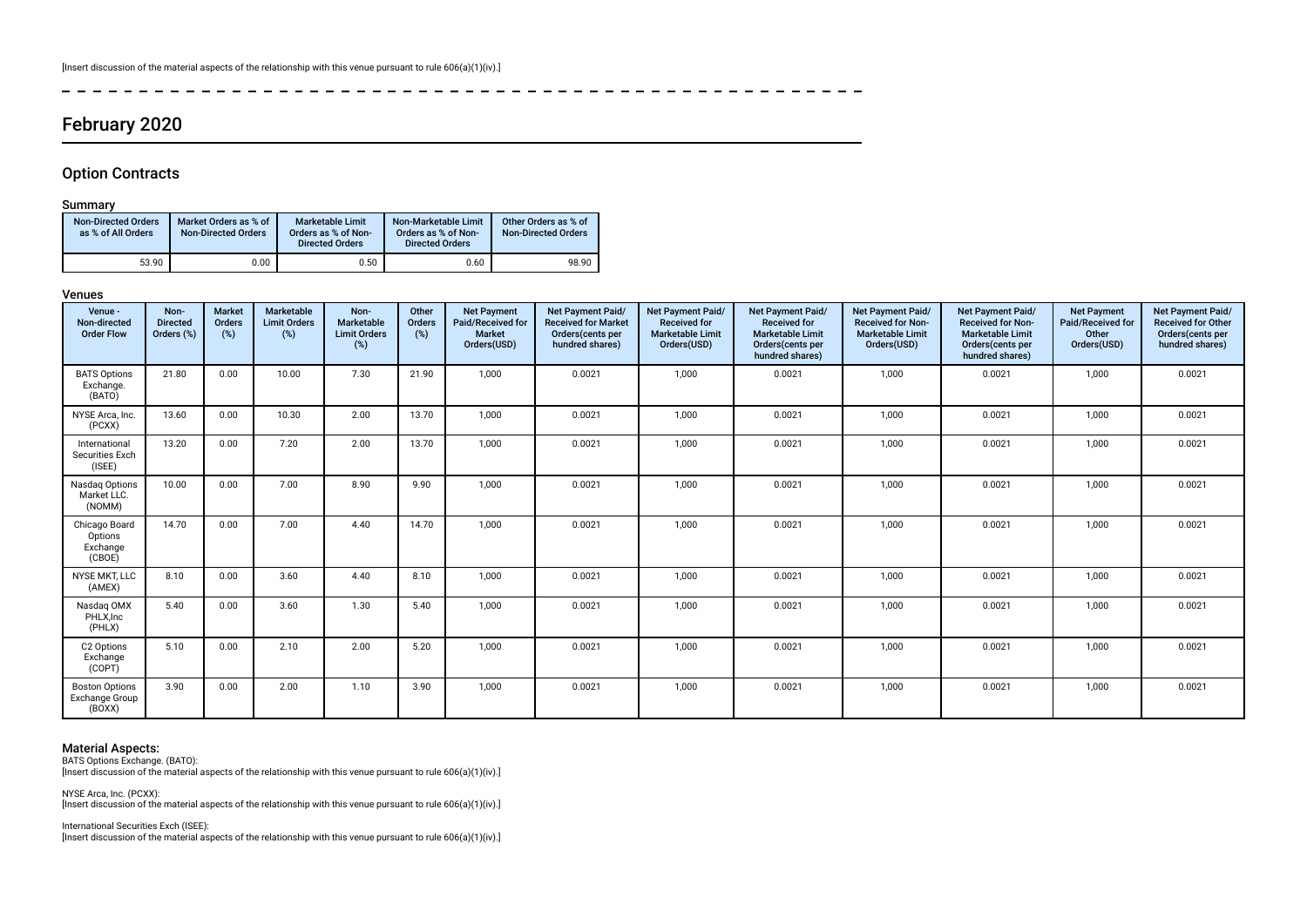Nasdaq Options Market LLC. (NOMM): [Insert discussion of the material aspects of the relationship with this venue pursuant to rule 606(a)(1)(iv).]

Chicago Board Options Exchange (CBOE): [Insert discussion of the material aspects of the relationship with this venue pursuant to rule 606(a)(1)(iv).]

NYSE MKT, LLC (AMEX): [Insert discussion of the material aspects of the relationship with this venue pursuant to rule 606(a)(1)(iv).]

Nasdaq OMX PHLX,Inc (PHLX): [Insert discussion of the material aspects of the relationship with this venue pursuant to rule 606(a)(1)(iv).]

C2 Options Exchange (COPT): [Insert discussion of the material aspects of the relationship with this venue pursuant to rule 606(a)(1)(iv).]

Boston Options Exchange Group (BOXX): [Insert discussion of the material aspects of the relationship with this venue pursuant to rule 606(a)(1)(iv).]

## March 2020

### S&P 500 Stocks

### Summary

| <b>Non-Directed Orders</b><br>as % of All Orders | Market Orders as % of<br><b>Non-Directed Orders</b> | <b>Marketable Limit</b><br>Orders as % of Non-<br><b>Directed Orders</b> | Non-Marketable Limit<br>Orders as % of Non-<br><b>Directed Orders</b> | Other Orders as % of<br><b>Non-Directed Orders</b> |
|--------------------------------------------------|-----------------------------------------------------|--------------------------------------------------------------------------|-----------------------------------------------------------------------|----------------------------------------------------|
| 13.60                                            | 0.00                                                | 1.10                                                                     | 1.00                                                                  | 97.90                                              |

| Venue -<br>Non-directed<br><b>Order Flow</b>     | Non-<br><b>Directed</b><br>Orders (%) | <b>Market</b><br><b>Orders</b><br>(%) | <b>Marketable</b><br><b>Limit Orders</b><br>(%) | Non-<br>Marketable<br><b>Limit Orders</b><br>(%) | Other<br>Orders<br>$(\%)$ | <b>Net Payment</b><br>Paid/Received for<br><b>Market</b><br>Orders(USD) | <b>Net Payment Paid/</b><br><b>Received for Market</b><br>Orders (cents per<br>hundred shares) | <b>Net Payment Paid/</b><br><b>Received for</b><br><b>Marketable Limit</b><br>Orders(USD) | Net Payment Paid/<br><b>Received for</b><br><b>Marketable Limit</b><br>Orders (cents per<br>hundred shares) | <b>Net Payment Paid/</b><br><b>Received for Non-</b><br><b>Marketable Limit</b><br>Orders(USD) | <b>Net Payment Paid/</b><br><b>Received for Non-</b><br><b>Marketable Limit</b><br>Orders (cents per<br>hundred shares) | <b>Net Payment</b><br>Paid/Received for<br>Other<br>Orders(USD) | Net Payment Paid/<br><b>Received for Other</b><br>Orders(cents per<br>hundred shares) |
|--------------------------------------------------|---------------------------------------|---------------------------------------|-------------------------------------------------|--------------------------------------------------|---------------------------|-------------------------------------------------------------------------|------------------------------------------------------------------------------------------------|-------------------------------------------------------------------------------------------|-------------------------------------------------------------------------------------------------------------|------------------------------------------------------------------------------------------------|-------------------------------------------------------------------------------------------------------------------------|-----------------------------------------------------------------|---------------------------------------------------------------------------------------|
| New York Stock<br>Exchange LLC.<br>(NYSE)        | 39.80                                 | 36.70                                 | 10.00                                           | 39.00                                            | 29.50                     | 1,000                                                                   | 0.0021                                                                                         | 1,000                                                                                     | 0.0021                                                                                                      | 1,000                                                                                          | 0.0021                                                                                                                  | 1,000                                                           | 0.0021                                                                                |
| NYSE Arca, Inc.<br>(ARCA)                        | 11.70                                 | 1.10                                  | 10.00                                           | 2.40                                             | 11.70                     | 1.000                                                                   | 0.0021                                                                                         | 1,000                                                                                     | 0.0021                                                                                                      | 1,000                                                                                          | 0.0021                                                                                                                  | 1,000                                                           | 0.0021                                                                                |
| <b>BATS</b> Exchange,<br>Inc. (BATS)             | 13.20                                 | 6.80                                  | 3.00                                            | 4.40                                             | 13.30                     | 1,000                                                                   | 0.0021                                                                                         | 1,000                                                                                     | 0.0021                                                                                                      | 1,000                                                                                          | 0.0021                                                                                                                  | 1,000                                                           | 0.0021                                                                                |
| EDGX Exchange,<br>Inc. (EDGX)                    | 11.70                                 | 1.10                                  | 3.00                                            | 9.40                                             | 11.70                     | 1,000                                                                   | 0.0021                                                                                         | 1,000                                                                                     | 0.0021                                                                                                      | 1,000                                                                                          | 0.0021                                                                                                                  | 1,000                                                           | 0.0021                                                                                |
| The Nasdag<br><b>Stock Market</b><br>LLC. (XNAS) | 6.80                                  | 2.30                                  | 3.00                                            | 21.70                                            | 6.50                      | 1.000                                                                   | 0.0021                                                                                         | 1,000                                                                                     | 0.0021                                                                                                      | 1,000                                                                                          | 0.0021                                                                                                                  | 1,000                                                           | 0.0021                                                                                |
| <b>B. Roker Exec</b><br>and Clrng (BREC)         | 6.10                                  | 9.50                                  | 0.40                                            | 0.10                                             | 6.20                      | 1.000                                                                   | 0.0021                                                                                         | 1,000                                                                                     | 0.0021                                                                                                      | 1,000                                                                                          | 0.0021                                                                                                                  | 1,000                                                           | 0.0021                                                                                |
| EDGA<br>Exchange, Inc.<br>(EDGA)                 | 3.90                                  | 3.40                                  | 3.00                                            | 0.10                                             | 3.90                      | 1,000                                                                   | 0.0021                                                                                         | 1,000                                                                                     | 0.0021                                                                                                      | 1,000                                                                                          | 0.0021                                                                                                                  | 1,000                                                           | 0.0021                                                                                |
| <b>BATS Exchange</b><br>Y, Inc. (BATY)           | 3.30                                  | 0.00                                  | 1.70                                            | 1.00                                             | 3.40                      | 1.000                                                                   | 0.0021                                                                                         | 1,000                                                                                     | 0.0021                                                                                                      | 1,000                                                                                          | 0.0021                                                                                                                  | 1,000                                                           | 0.0021                                                                                |
| NASDAQ OMX<br>BX. (BOSE)                         | 2.10                                  | 0.00                                  | 1.60                                            | 1.00                                             | 2.10                      | 1,000                                                                   | 0.0021                                                                                         | 1,000                                                                                     | 0.0021                                                                                                      | 1,000                                                                                          | 0.0021                                                                                                                  | 1,000                                                           | 0.0021                                                                                |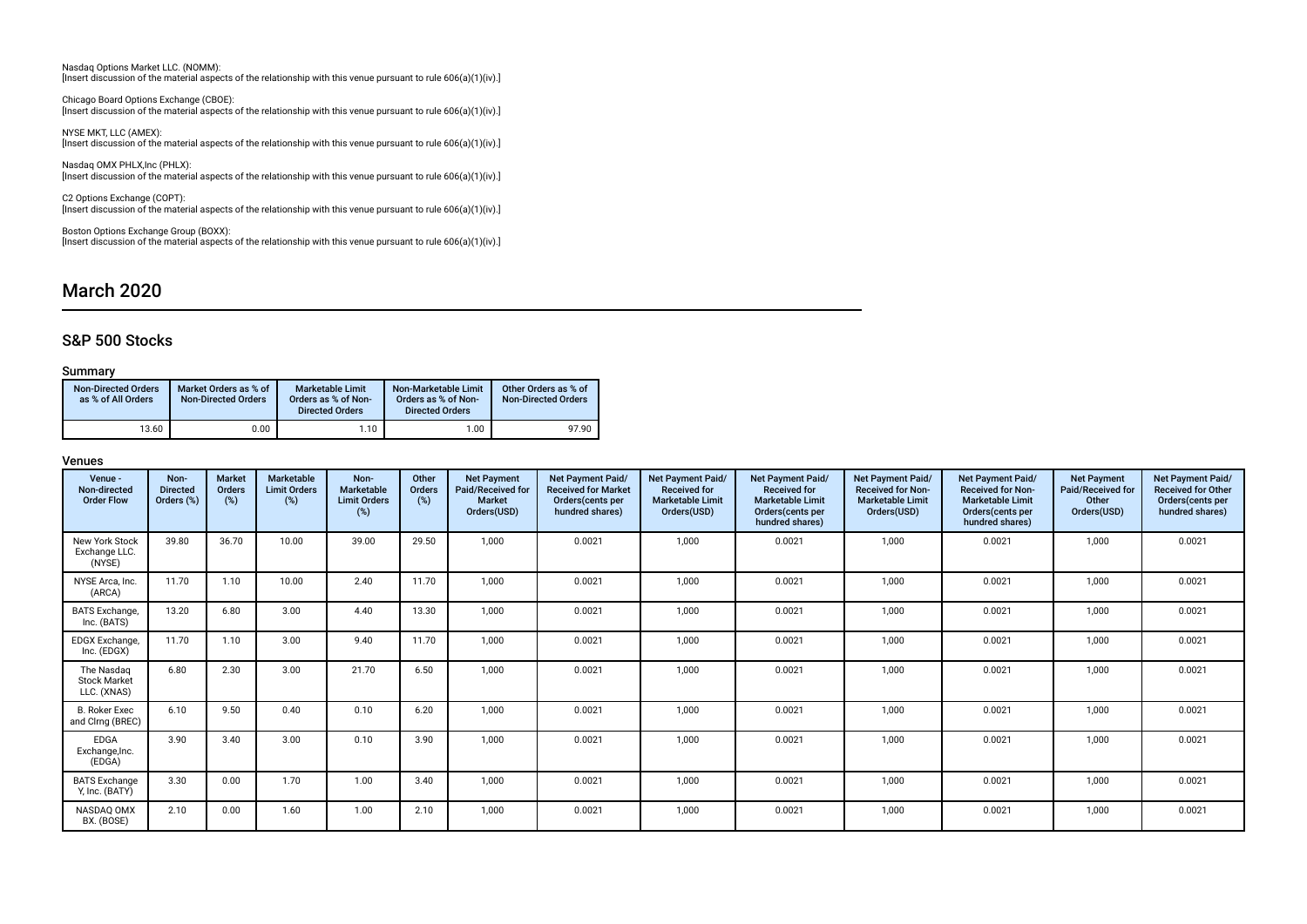New York Stock Exchange LLC. (NYSE): [Insert discussion of the material aspects of the relationship with this venue pursuant to rule 606(a)(1)(iv).]

NYSE Arca, Inc. (ARCA): [Insert discussion of the material aspects of the relationship with this venue pursuant to rule 606(a)(1)(iv).]

BATS Exchange, Inc. (BATS): [Insert discussion of the material aspects of the relationship with this venue pursuant to rule 606(a)(1)(iv).]

EDGX Exchange, Inc. (EDGX): [Insert discussion of the material aspects of the relationship with this venue pursuant to rule 606(a)(1)(iv).]

The Nasdaq Stock Market LLC. (XNAS): [Insert discussion of the material aspects of the relationship with this venue pursuant to rule 606(a)(1)(iv).]

B. Roker Exec and Clrng (BREC): [Insert discussion of the material aspects of the relationship with this venue pursuant to rule 606(a)(1)(iv).]

EDGA Exchange,Inc. (EDGA): [Insert discussion of the material aspects of the relationship with this venue pursuant to rule 606(a)(1)(iv).]

BATS Exchange Y, Inc. (BATY): [Insert discussion of the material aspects of the relationship with this venue pursuant to rule 606(a)(1)(iv).]

NASDAQ OMX BX. (BOSE): [Insert discussion of the material aspects of the relationship with this venue pursuant to rule 606(a)(1)(iv).]

 $\frac{1}{2}$ 

 $\sim$  $- - - - - - -$ 

## March 2020

### Non-S&P 500 Stocks

### Summary

| <b>Non-Directed Orders</b><br>as % of All Orders | Market Orders as % of<br><b>Non-Directed Orders</b> | <b>Marketable Limit</b><br>Orders as % of Non-<br><b>Directed Orders</b> | Non-Marketable Limit<br>Orders as % of Non-<br><b>Directed Orders</b> | Other Orders as % of<br><b>Non-Directed Orders</b> |
|--------------------------------------------------|-----------------------------------------------------|--------------------------------------------------------------------------|-----------------------------------------------------------------------|----------------------------------------------------|
| 13.60                                            | 0.00                                                | $1.10$ .                                                                 | 1.00                                                                  | 97.90                                              |

| Venue -<br>Non-directed<br><b>Order Flow</b>     | Non-<br><b>Directed</b><br>Orders (%) | <b>Market</b><br><b>Orders</b><br>(%) | Marketable<br><b>Limit Orders</b><br>(%) | Non-<br>Marketable<br><b>Limit Orders</b><br>(%) | Other<br>Orders<br>(%) | <b>Net Payment</b><br>Paid/Received for<br><b>Market</b><br>Orders(USD) | Net Payment Paid/<br><b>Received for Market</b><br>Orders (cents per<br>hundred shares) | Net Payment Paid/<br><b>Received for</b><br><b>Marketable Limit</b><br>Orders(USD) | Net Payment Paid/<br><b>Received for</b><br><b>Marketable Limit</b><br>Orders (cents per<br>hundred shares) | <b>Net Payment Paid/</b><br><b>Received for Non-</b><br><b>Marketable Limit</b><br>Orders(USD) | Net Payment Paid/<br><b>Received for Non-</b><br><b>Marketable Limit</b><br>Orders (cents per<br>hundred shares) | <b>Net Payment</b><br>Paid/Received for<br>Other<br>Orders(USD) | Net Payment Paid/<br><b>Received for Other</b><br>Orders (cents per<br>hundred shares) |
|--------------------------------------------------|---------------------------------------|---------------------------------------|------------------------------------------|--------------------------------------------------|------------------------|-------------------------------------------------------------------------|-----------------------------------------------------------------------------------------|------------------------------------------------------------------------------------|-------------------------------------------------------------------------------------------------------------|------------------------------------------------------------------------------------------------|------------------------------------------------------------------------------------------------------------------|-----------------------------------------------------------------|----------------------------------------------------------------------------------------|
| New York Stock<br>Exchange LLC.<br>(NYSE)        | 39.80                                 | 36.70                                 | 10.00                                    | 39.00                                            | 29.50                  | 1.000                                                                   | 0.0021                                                                                  | 1,000                                                                              | 0.0021                                                                                                      | 1,000                                                                                          | 0.0021                                                                                                           | 1,000                                                           | 0.0021                                                                                 |
| NYSE Arca, Inc.<br>(ARCA)                        | 11.70                                 | 1.10                                  | 10.00                                    | 2.40                                             | 11.70                  | 1.000                                                                   | 0.0021                                                                                  | 1,000                                                                              | 0.0021                                                                                                      | 1.000                                                                                          | 0.0021                                                                                                           | 1,000                                                           | 0.0021                                                                                 |
| <b>BATS</b> Exchange,<br>Inc. (BATS)             | 13.20                                 | 6.80                                  | 3.00                                     | 4.40                                             | 13.30                  | 1.000                                                                   | 0.0021                                                                                  | 1,000                                                                              | 0.0021                                                                                                      | 1,000                                                                                          | 0.0021                                                                                                           | 1,000                                                           | 0.0021                                                                                 |
| EDGX Exchange,<br>Inc. (EDGX)                    | 11.70                                 | 1.10                                  | 3.00                                     | 9.40                                             | 11.70                  | 1,000                                                                   | 0.0021                                                                                  | 1,000                                                                              | 0.0021                                                                                                      | 1,000                                                                                          | 0.0021                                                                                                           | 1,000                                                           | 0.0021                                                                                 |
| The Nasdaq<br><b>Stock Market</b><br>LLC. (XNAS) | 6.80                                  | 2.30                                  | 3.00                                     | 21.70                                            | 6.50                   | 1,000                                                                   | 0.0021                                                                                  | 1,000                                                                              | 0.0021                                                                                                      | 1,000                                                                                          | 0.0021                                                                                                           | 1,000                                                           | 0.0021                                                                                 |
| <b>B. Roker Exec</b><br>and Clrng (BREC)         | 6.10                                  | 9.50                                  | 0.40                                     | 0.10                                             | 6.20                   | 1,000                                                                   | 0.0021                                                                                  | 1,000                                                                              | 0.0021                                                                                                      | 1,000                                                                                          | 0.0021                                                                                                           | 1,000                                                           | 0.0021                                                                                 |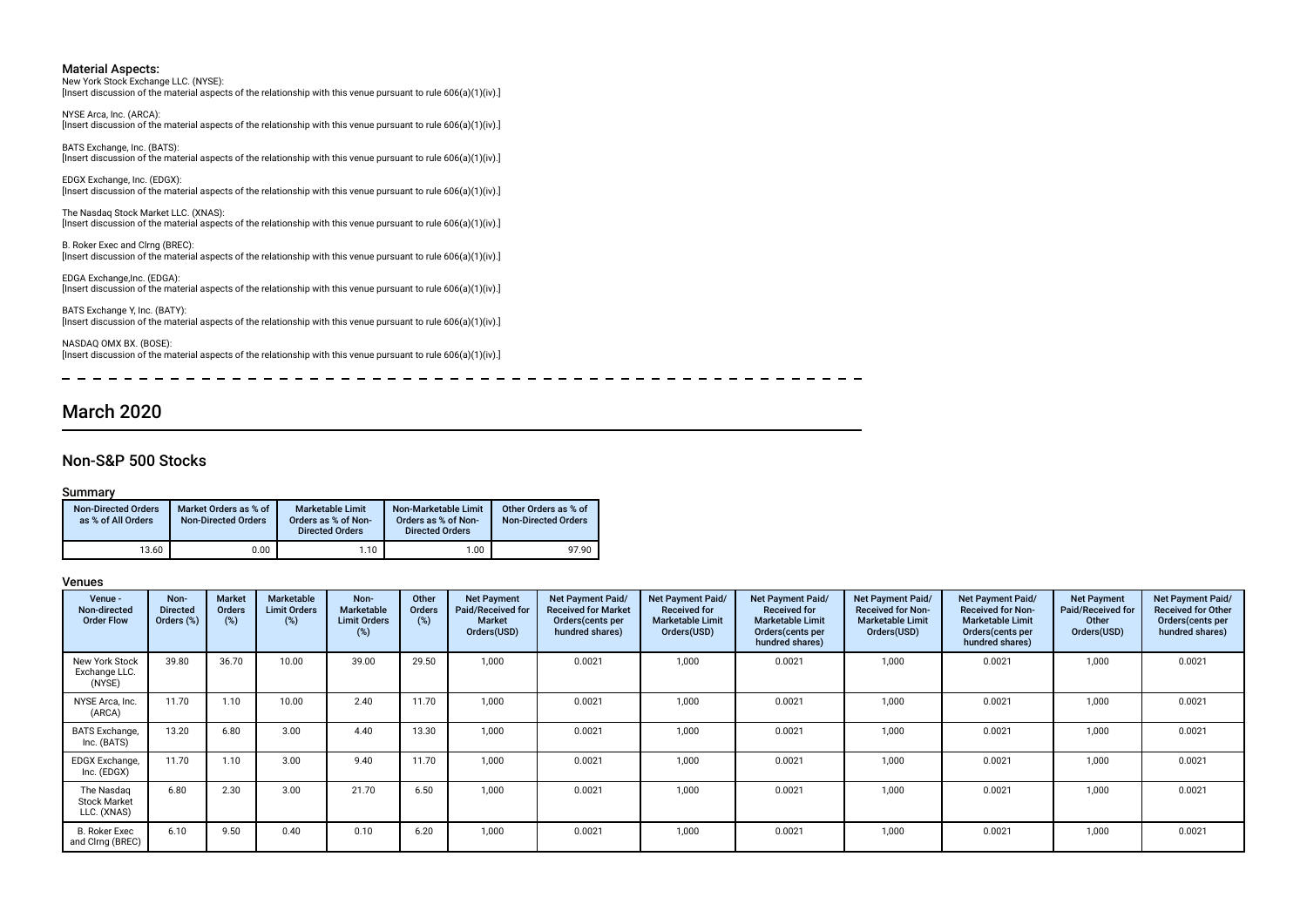| Venue -<br>Non-directed<br><b>Order Flow</b> | Non-<br><b>Directed</b><br>Orders (%) | <b>Market</b><br><b>Orders</b> | Marketable<br><b>Limit Orders</b><br>(%) | Non-<br>Marketable<br><b>Limit Orders</b><br>(%) | Other<br>Orders | <b>Net Payment</b><br>Paid/Received for<br>Market<br>Orders(USD) | Net Payment Paid/<br><b>Received for Market</b><br>Orders (cents per<br>hundred shares) | <b>Net Payment Paid/</b><br><b>Received for</b><br><b>Marketable Limit</b><br>Orders(USD) | Net Payment Paid/<br><b>Received for</b><br><b>Marketable Limit</b><br>Orders (cents per<br>hundred shares) | <b>Net Payment Paid/</b><br><b>Received for Non-</b><br><b>Marketable Limit</b><br>Orders(USD) | Net Payment Paid/<br><b>Received for Non-</b><br><b>Marketable Limit</b><br>Orders(cents per<br>hundred shares) | <b>Net Payment</b><br>Paid/Received for<br>Other<br>Orders(USD) | Net Payment Paid/<br><b>Received for Other</b><br>Orders(cents per<br>hundred shares) |
|----------------------------------------------|---------------------------------------|--------------------------------|------------------------------------------|--------------------------------------------------|-----------------|------------------------------------------------------------------|-----------------------------------------------------------------------------------------|-------------------------------------------------------------------------------------------|-------------------------------------------------------------------------------------------------------------|------------------------------------------------------------------------------------------------|-----------------------------------------------------------------------------------------------------------------|-----------------------------------------------------------------|---------------------------------------------------------------------------------------|
| EDGA<br>Exchange, Inc.<br>(EDGA)             | 3.90                                  | 3.40                           | 3.00                                     | 0.10                                             | 3.90            | 1.000                                                            | 0.0021                                                                                  | 1,000                                                                                     | 0.0021                                                                                                      | 1,000                                                                                          | 0.0021                                                                                                          | 1,000                                                           | 0.0021                                                                                |
| <b>BATS Exchange</b><br>Y, Inc. (BATY)       | 3.30                                  | 0.00                           | 1.70                                     | 1.00                                             | 3.40            | 1.000                                                            | 0.0021                                                                                  | 1.000                                                                                     | 0.0021                                                                                                      | 1.000                                                                                          | 0.0021                                                                                                          | 1.000                                                           | 0.0021                                                                                |
| NASDAQ OMX<br>BX. (BOSE)                     | 2.10                                  | 0.00                           | 1.60                                     | 00.1                                             | 2.10            | 1.000                                                            | 0.0021                                                                                  | 1.000                                                                                     | 0.0021                                                                                                      | 1.000                                                                                          | 0.0021                                                                                                          | 1.000                                                           | 0.0021                                                                                |

New York Stock Exchange LLC. (NYSE): [Insert discussion of the material aspects of the relationship with this venue pursuant to rule 606(a)(1)(iv).]

NYSE Arca, Inc. (ARCA): [Insert discussion of the material aspects of the relationship with this venue pursuant to rule 606(a)(1)(iv).]

BATS Exchange, Inc. (BATS): [Insert discussion of the material aspects of the relationship with this venue pursuant to rule 606(a)(1)(iv).]

EDGX Exchange, Inc. (EDGX): [Insert discussion of the material aspects of the relationship with this venue pursuant to rule 606(a)(1)(iv).]

The Nasdaq Stock Market LLC. (XNAS): [Insert discussion of the material aspects of the relationship with this venue pursuant to rule 606(a)(1)(iv).]

B. Roker Exec and Clrng (BREC): [Insert discussion of the material aspects of the relationship with this venue pursuant to rule 606(a)(1)(iv).]

EDGA Exchange,Inc. (EDGA): [Insert discussion of the material aspects of the relationship with this venue pursuant to rule 606(a)(1)(iv).]

BATS Exchange Y, Inc. (BATY): [Insert discussion of the material aspects of the relationship with this venue pursuant to rule 606(a)(1)(iv).]

NASDAQ OMX BX. (BOSE): [Insert discussion of the material aspects of the relationship with this venue pursuant to rule 606(a)(1)(iv).]

## March 2020

### Option Contracts

### Summary

| <b>Non-Directed Orders</b><br>as % of All Orders | Market Orders as % of<br><b>Non-Directed Orders</b> | <b>Marketable Limit</b><br>Orders as % of Non-<br><b>Directed Orders</b> | Non-Marketable Limit<br>Orders as % of Non-<br><b>Directed Orders</b> | Other Orders as % of<br><b>Non-Directed Orders</b> |
|--------------------------------------------------|-----------------------------------------------------|--------------------------------------------------------------------------|-----------------------------------------------------------------------|----------------------------------------------------|
| 53.90                                            | 0.00                                                | 0.50                                                                     | 0.60                                                                  | 98.90                                              |

| Venue -<br>Non-directed<br><b>Order Flow</b> | Non-<br>Directed<br>Orders $(\%)$ | <b>Market</b><br>Orders<br>(%) | Marketable<br><b>Limit Orders</b><br>(%) | Non-<br>Marketable<br><b>Limit Orders</b> | Other<br>Orders | <b>Net Payment</b><br>Paid/Received for<br><b>Market</b><br>Orders(USD) | <b>Net Payment Paid/</b><br><b>Received for Market</b><br>Orders (cents per<br>hundred shares) | <b>Net Payment Paid/</b><br><b>Received for</b><br><b>Marketable Limit</b><br>Orders(USD) | <b>Net Payment Paid/</b><br><b>Received for</b><br><b>Marketable Limit</b><br>Orders(cents per<br>hundred shares) | <b>Net Payment Paid/</b><br><b>Received for Non-</b><br><b>Marketable Limit</b><br>Orders(USD) | <b>Net Payment Paid/</b><br><b>Received for Non-</b><br><b>Marketable Limit</b><br>Orders (cents per<br>hundred shares) | <b>Net Payment</b><br>Paid/Received for<br>Other<br>Orders(USD) | <b>Net Payment Paid/</b><br><b>Received for Other</b><br>Orders(cents per<br>hundred shares) |
|----------------------------------------------|-----------------------------------|--------------------------------|------------------------------------------|-------------------------------------------|-----------------|-------------------------------------------------------------------------|------------------------------------------------------------------------------------------------|-------------------------------------------------------------------------------------------|-------------------------------------------------------------------------------------------------------------------|------------------------------------------------------------------------------------------------|-------------------------------------------------------------------------------------------------------------------------|-----------------------------------------------------------------|----------------------------------------------------------------------------------------------|
| <b>BATS Options</b>                          | 21.80                             | 0.00                           | 10.00                                    | 7.30                                      | 21.90           | ,000                                                                    | 0.0021                                                                                         | 1,000                                                                                     | 0.0021                                                                                                            | 1,000                                                                                          | 0.0021                                                                                                                  | 1,000                                                           | 0.0021                                                                                       |